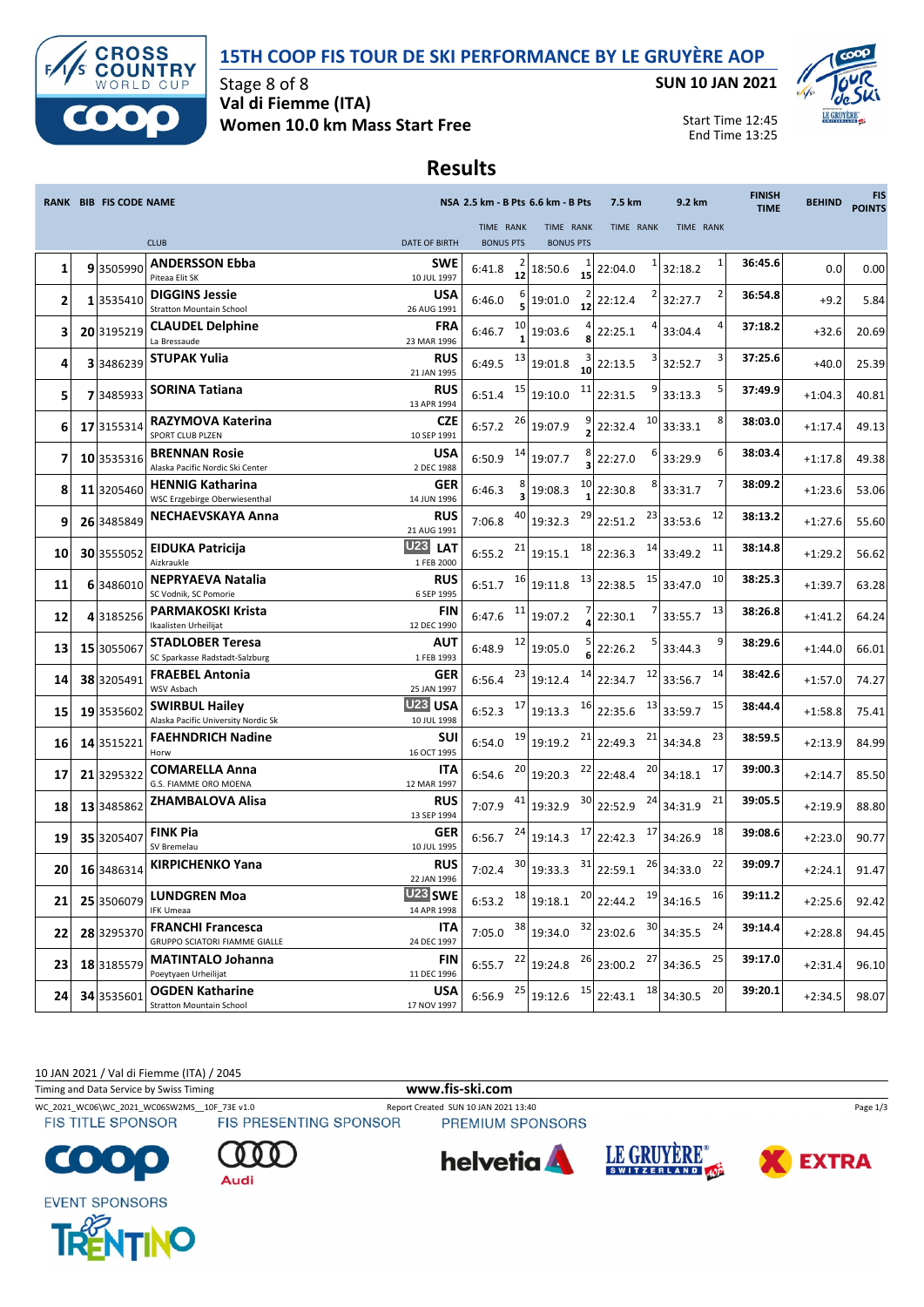## **15TH COOP FIS TOUR DE SKI PERFORMANCE BY LE GRUYÈRE AOP**



Stage 8 of 8 **Val di Fiemme (ITA) Women 10.0 km Mass Start Free** **SUN 10 JAN 2021**



Start Time 12:45 End Time 13:25

## **Results**

|    | <b>RANK BIB FIS CODE NAME</b> |                                                               |                                        |                               |    | NSA 2.5 km - B Pts 6.6 km - B Pts |    | 7.5 km           | 9.2 km           | <b>FINISH</b><br><b>TIME</b> | <b>BEHIND</b> | <b>FIS</b><br><b>POINTS</b> |
|----|-------------------------------|---------------------------------------------------------------|----------------------------------------|-------------------------------|----|-----------------------------------|----|------------------|------------------|------------------------------|---------------|-----------------------------|
|    |                               | <b>CLUB</b>                                                   | <b>DATE OF BIRTH</b>                   | TIME RANK<br><b>BONUS PTS</b> |    | TIME RANK<br><b>BONUS PTS</b>     |    | <b>TIME RANK</b> | <b>TIME RANK</b> |                              |               |                             |
| 25 | 22 3505809                    | <b>SUNDLING Jonna</b><br>Piteaa Elit SK                       | <b>SWE</b><br>28 DEC 1994              | 6:46.2                        |    | 19:06.5                           |    | 11<br>22:33.7    | 19<br>34:29.5    | 39:25.1                      | $+2:39.5$     | 101.24                      |
| 26 | 31 3435197                    | <b>MARCISZ Izabela</b><br>SS Przadki Ski                      | U23 POL<br>18 MAY 2000                 | 6:58.5                        | 27 | 19:21.1                           | 23 | 22<br>22:50.3    | 26<br>34:38.5    | 39:25.1                      | $+2:39.5$     | 101.24                      |
| 27 | 32 3535385                    | <b>PATTERSON Caitlin</b><br>Craftsbury Nordic Ski Club        | <b>USA</b><br>30 JAN 1990              | 7:05.6                        | 39 | 19:37.7                           | 35 | 32<br>23:06.2    | 28<br>34:44.4    | 39:28.5                      | $+2:42.9$     | 103.40                      |
| 28 | 53565062                      | <b>LAMPIC Anamarija</b><br><b>TSK Triglav Kranj</b>           | <b>SLO</b><br>17 JUN 1995              | 6:45.6                        |    | 19:23.0                           | 24 | 28<br>23:01.3    | 29<br>34:50.7    | 39:32.2                      | $+2:46.6$     | 105.75                      |
| 29 | 12 3506008                    | <b>RIBOM Emma</b><br>Piteaa Elit                              | <b>SWE</b><br>29 NOV 1997              | 6:45.9                        |    | 19:11.0                           | 12 | 16<br>22:41.7    | 27<br>34:40.7    | 39:48.7                      | $+3:03.1$     | 116.22                      |
| 30 | 27 3155324                    | <b>JANATOVA Katerina</b><br><b>DUKLA Liberec</b>              | <b>CZE</b><br>13 MAR 1997              | 7:03.4                        | 36 | 19:42.0                           | 38 | 35<br>23:15.0    | 30<br>34:56.8    | 40:00.8                      | $+3:15.2$     | 123.90                      |
| 31 | 39 3486563                    | <b>MATSOKINA Hristina</b>                                     | U23 RUS<br>19 AUG 1998                 | 7:01.9                        | 28 | 19:36.9                           | 34 | 38<br>23:17.3    | 33<br>35:13.7    | 40:05.1                      | $+3:19.5$     | 126.63                      |
| 32 | 23506166                      | <b>SVAHN Linn</b><br>Oestersunds SK                           | U23 SWE<br>9 DEC 1999                  | 6:41.5                        | 15 | 19:25.1                           | 27 | 34<br>23:09.0    | 35<br>35:26.6    | 40:07.8                      | $+3:22.2$     | 128.35                      |
| 33 | 42 3205422                    | <b>PREUSSGER Julia</b><br>WSC Erzgebirge Oberwiesenthal       | <b>GER</b><br>26 FEB 1994              | 7:02.3                        | 29 | 19:42.7                           | 39 | 37<br>23:16.4    | 32<br>35:12.1    | 40:14.1                      | $+3:28.5$     | 132.34                      |
| 34 | 23 3295144                    | <b>DEBERTOLIS Ilaria</b><br>G.S. FIAMME ORO MOENA             | <b>ITA</b><br>17 SEP 1989              | 7:02.8                        | 32 | 19:34.9                           | 33 | 29<br>23:02.2    | 31<br>35:07.3    | 40:19.1                      | $+3:33.5$     | 135.52                      |
| 35 | 29 3295157                    | <b>SCARDONI Lucia</b><br><b>GRUPPO SCIATORI FIAMME GIALLE</b> | <b>ITA</b><br>22 MAR 1991              | 7:02.7                        | 31 | 19:41.0                           | 37 | 39<br>23:20.1    | 38<br>35:37.6    | 40:20.6                      | $+3:35.0$     | 136.47                      |
| 36 | 37 3515087                    | van der GRAAFF Laurien<br><b>TG Hutten</b>                    | <b>SUI</b><br>14 OCT 1987              | 7:03.9                        | 37 | 19:44.7                           | 41 | 40<br>23:23.4    | 37<br>35:37.1    | 40:21.6                      | $+3:36.0$     | 137.11                      |
| 37 | 33 3535562                    | <b>KERN Julia</b><br><b>Stratton Mountain School</b>          | <b>USA</b><br>12 SEP 1997              | 7:03.1                        | 34 | 19:25.6                           | 28 | 31<br>23:05.5    | 34<br>35:22.8    | 40:26.9                      | $+3:41.3$     | 140.47                      |
| 38 | 83505800                      | <b>DAHLQVIST Maja</b><br>Fauln-Borlaenge SK                   | <b>SWE</b><br>15 APR 1994              | 6:45.2                        | 10 | 19:24.3                           | 25 | 33<br>23:07.3    | 40<br>35:43.9    | 40:30.8                      | $+3:45.2$     | 142.95                      |
| 39 | 41 3155270                    | <b>HYNCICOVA Petra</b><br>Dukla Liberec                       | <b>CZE</b><br>1 MAY 1994               | 7:03.2                        | 35 | 19:39.7                           | 36 | 36<br>23:15.3    | 36<br>35:32.4    | 40:38.2                      | $+3:52.6$     | 147.64                      |
| 40 | 36 3295439                    | di CENTA Martina<br>C.S. CARABINIERI SEZ. SCI                 | <b>U23</b><br><b>ITA</b><br>6 MAR 2000 | 7:03.0                        | 33 | 19:43.5                           |    | 41<br>23:24.5    | 41<br>35:44.4    | 40:44.4                      |               | $+3:58.8$ 151.58            |
| 41 | 24 3505998                    | <b>OLSSON Moa</b><br>Falun-Borlaenge SK                       | <b>SWE</b><br>6 JUL 1997               | 6:46.6                        |    | 19:16.7                           | 19 | 25<br>22:55.0    | 39<br>35:42.2    | 40:58.2                      |               | $+4:12.6$ 160.34            |

**Did Not Start**

**FALEEVA Anastasiya U23 RUS** 2 NOV 2000 **<sup>40</sup>** <sup>3486820</sup>

| <b>WEATHER</b> | <b>SNOW CONDITION</b> | <b>TEMPERATURES</b> |                  |                | <b>COMPETITORS / NSA</b> |            |            |            |            |            |     |  |
|----------------|-----------------------|---------------------|------------------|----------------|--------------------------|------------|------------|------------|------------|------------|-----|--|
|                |                       | AIR                 | SNOW             | <b>ENTRIES</b> | <b>RANKED</b>            | <b>DNS</b> | <b>DNF</b> | <b>DSQ</b> | <b>NPS</b> | <b>DQB</b> | LAP |  |
| Clear sky      | Hard packed           | 7.4°C               | $-7.1^{\circ}$ C | / 13<br>42     | 112<br>41                |            | 0/0        | 0/0        | 0/0        | 0/0        | 0/0 |  |

10 JAN 2021 / Val di Fiemme (ITA) / 2045

 $\mathbf O$ 

**EVENT SPONSORS**